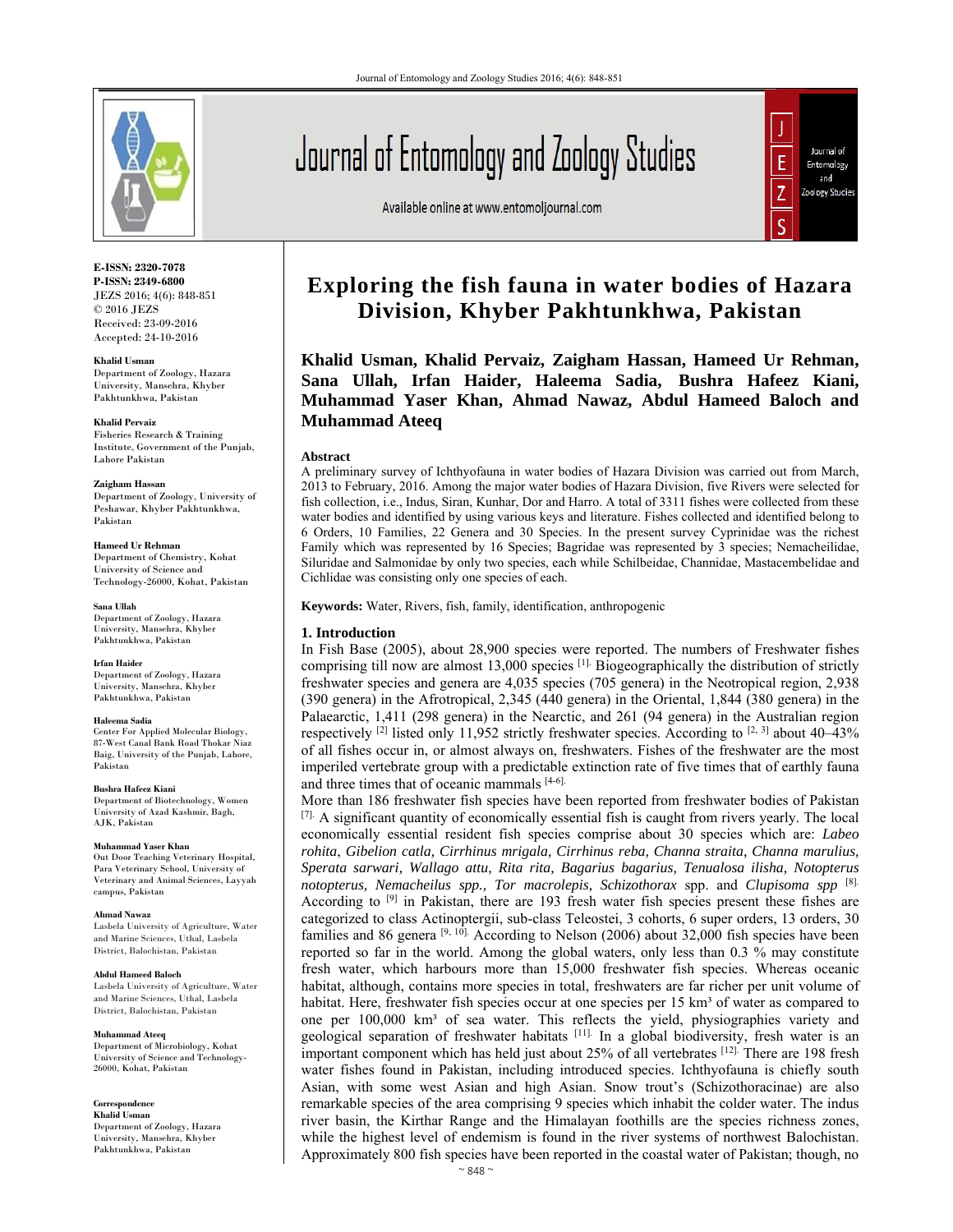investigation of their inhabitant's rank and diversity level is obtainable [13]. Ichthyofauna of the water bodies of our country has been identified and reported by a number of relatively new researches [14-19]. These studies are useful in providing baseline information on species distribution and diversity in different areas, yet are deficient in many ways as none of these studies exclusively encompass the species of special importance and their conservation status. The objective of our research work was to find out the exploring the fish fauna in water bodies of Hazara Division, Khyber Pakhtunkhwa, Pakistan.



**Fig 1:** Map of Hazara Division Khyber Pakhtunkhwa, Pakistan.

#### **2. Materials and Methods 2.1 Study Area**

Hazara is a region in the North-Eastern part of the Khyber Pakhtunkhwa Province of Pakistan. It is located east of the Indus River (34°30'0" N and 73°15'0" E) and comprises six Districts: Abbottabad, Battagram, Haripur, Mansehra, Kohistan, and New District Torghar. The total area of Hazara

is 18,013 km². It is located at an elevation of 1,012 meters above sea level. In the present study five rivers were selected for collection of fish fauna viz River Indus, Siran, Kunhar, Harrow and Dor. These Rivers harbour the main water volume and fish diversity of Hazara Division showing in Fig.1.

## **2.2 Fish Collection**

Fish collection was made from five main Rivers of Hazara Division Khyber Pakhtunkhwa Pakistan. The duration of the current study was three years, i.e. March 2013-Febuary, 2016. Five collection sites were identified at each River with the help of local fishermen as they have the best idea about the presence and abundance of fish. The collection was done on a monthly basis. The collection was made with the help of different nets and locally adopted devices. The mesh sized used to capture fish was from 0.5 mm to 2.8 cm.

## **2.3 Preservation**

Fishes were preserved in 10% formalin or 70% Alcohol. Specimens prior to storage in 10% formalin were injected with the same strength of formalin into their belly.

## **2.4 Caring the collection**

The preserved fishes were brought to the laboratory and attached a label to each jar, indicating the name of locality, date and time of collection.

## **2.5 Identification and classification**

Identification and classification of fishes for scientific study were done through various taxonomic and systemic keys. For this purpose, the keys used are given below. The fresh water fishes of India, region [20]. Fishes of the Punjab, Pakistan Lahore [21]. Pakistan ki Taazapaniki Machliah [16]. Inland fishes of India and adjacent countries [22].

## **3. Results**

## **3.1 Result**

Out of 3311 fish specimens collected during the field study, from water bodies of Hazara Division, Family Cyprinidae was the richest Family which was represented by 16 species which were *Cyprinus carpio, Catla catla, Cirrhinus mrigala, Labeorohita, L. caeruleus, Hypophthalmicthysmolitrix, H. nobilis, Schizothorax plagiostomus, S. esocinus, S. labiatus, Tor putitora, Garra gotyla, Puntius Sophore, Barilius pakistanicus, B. vagra* and *Puntusticto*; Bagridae was represented by 3 species *Rita rita, Mystusbleekri* and *Speratasarwari;* Nemacheilidae, Schilbeidae and Salmonidae comprised only two species of each which were *Schisturanalbanti, Triplophysa Kashmirensis; Clupisoma naziri, C. garua* and *Oncorhynchus mykiss*, *Salmo trutta fario.* Family Siluridae, Sisoridae, Channidae, Mastacembelidae and Cichlidae consisting one species of each which were *Wallago attu, Glyptothorax punjabensis, Channa gachua; Mastacembelus armatus* and *Oreochromis mossambicus*  respectively.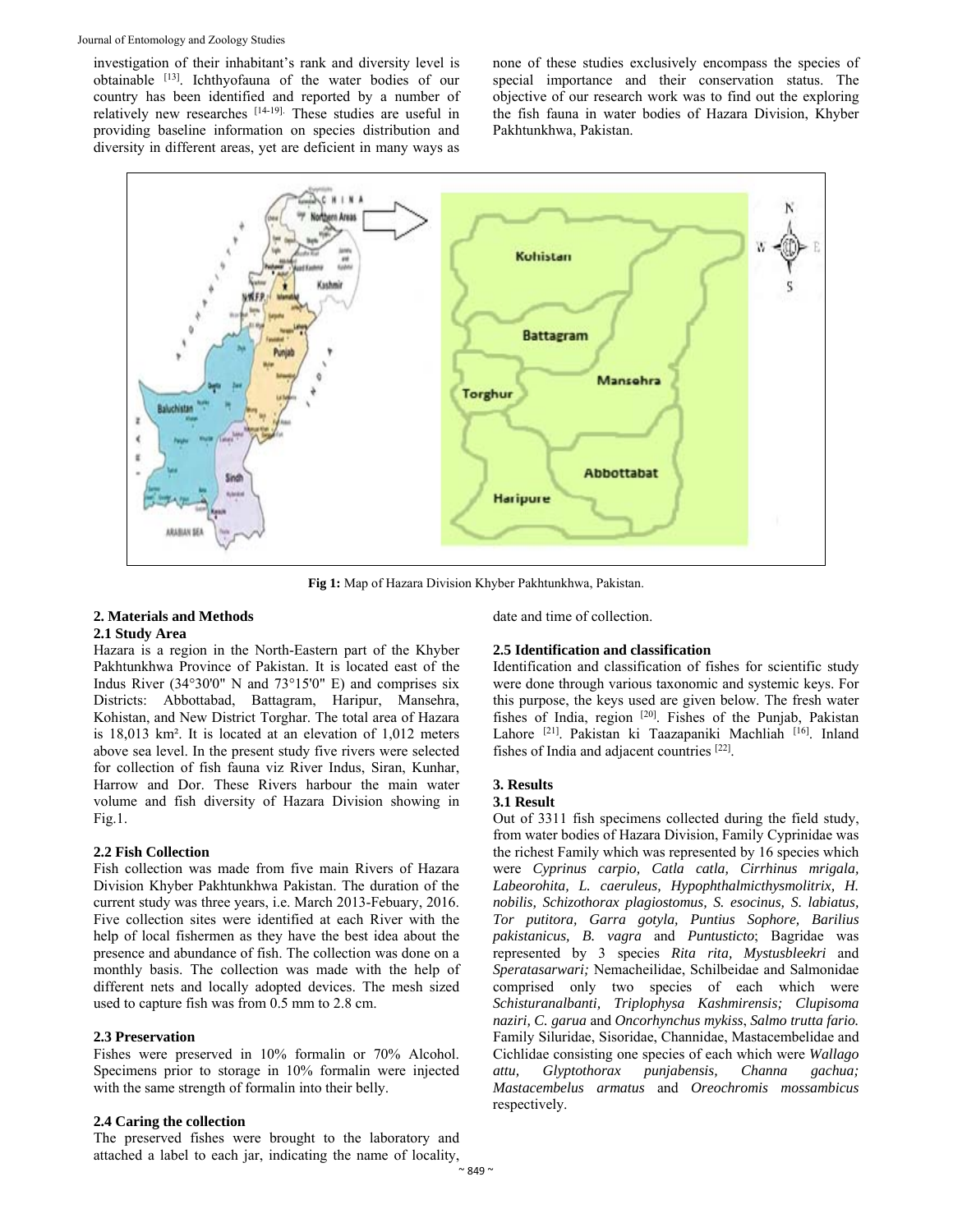| Order               | Family          | <b>Species</b>             |            | <b>Number of individuals</b> |
|---------------------|-----------------|----------------------------|------------|------------------------------|
| Cypriniformes       | Cyprinidae      | Cyprinus carpio            |            | 187                          |
|                     |                 | Catla catla                |            | 145                          |
|                     |                 | Cirrhinus mrigala          |            | 211                          |
|                     |                 | Labeorohita                |            | 277                          |
|                     |                 | Labeo caeruleus            |            | 47                           |
|                     |                 | Hypophthalmicthysmolitrix  |            | 78                           |
|                     |                 | Hypophthalmichthys Nobilis |            | 69                           |
|                     |                 | Schizothorax Plagiostomus  |            | 356                          |
|                     |                 | Schizothorax Esocinus      |            | 68                           |
|                     |                 | Schizothorax Labiatus      |            | 42                           |
|                     |                 | Tor putitora               |            | 155                          |
|                     |                 | Garagotyla                 |            | 126                          |
|                     |                 | <b>Puntius Sophore</b>     |            | 86                           |
|                     |                 | Barilius pakistanicus      |            | 23                           |
|                     |                 | Barilisvagra               |            | 43                           |
|                     |                 | Puntius ticto              |            | 13                           |
|                     | Nemacheilidae   | Schisturanalbanti          |            | 288                          |
|                     |                 | Triplophysa Kashmirensis   |            | 156                          |
| <b>Suliriformes</b> | Siluridae       | Wallago attu               |            | 29                           |
|                     | Sisoridae       | Glyptothorax punjabensis   |            | 60                           |
|                     | Bagridae        | Rita rita                  |            | 59                           |
|                     |                 | Mystesblekeri              |            | 69                           |
|                     |                 | Mystus Bleekeri            |            | 49                           |
|                     | Schilbeidae     | Clupisoma naziri           |            | 59                           |
|                     |                 | Clupisoma garua            |            | 29                           |
| Chinniformes        | Channidae       | Channa gachua              |            | 82                           |
| Synbranchiformes    | Mastacembelidae | Mastacembelus armatus      |            | 133                          |
| Perciformes         | Cichlidae       | Oreochromis mossambicus    |            | 27                           |
| Salmuniformes       | Salmunidae      | Oncorhynchus mykiss        |            | 187                          |
|                     |                 | Salmo trutta fario         |            | 158                          |
| 06 Orders           | 09 Families     | Genus 22                   | 30 Species | 3311 Specimens               |

**Table 1:** Fish fauna collected for identification during March, 2013-Febuary, 2016 in the water bodies of Hazara Division Khyber Pakhtunkhwa, Pakistan.

### **4. Discussion**

In the present study, collection and identification of the fish fauna in water bodies of Hazara Division, Khyber Pakhtunkhwa, Pakistan were conducted during March, 2013 to February 2016. Akhtar *et al.* (2014) <sup>[23]</sup> studied and highlighted 18 fishes under 3 orders and 3 families in Valley of river Swat, total number of the 18 fishes belonging were recorded. In the present research, 30 species under 6 order and 10 families were recorded from water bodies of Hazara Division. However, both studies showed differences in the diversity of the fish fauna due to differences in the climatic factors of two areas. Almost climate of the Hazara division remains cold in all districts as compared to other parts of the country. Hussain [24] reported 6 fishes from river Swat. While, in the present research total 30 species were reported. Therefore, one can argue that both studies have different biodiversity. Moreover, the environmental factor, play a vital role in such a great variety. Furthermore, in the present study 5 rivers were selected for exploring of fish fauna, while in the previous study only one river (Swat) was selected for identification of fish fauna. Nisar <sup>[25]</sup> explores 23 species of fishes from Tanda Dam Kohat. While in the present study 30 species of fishes were collected from water bodies of Hazara Division comprising River Indus, Siran, Kunhar, Dour and Harrow respectively. Factors responsible for diversity differences in both studied areas were geographical features because each fish having their own specific geographical range. Shahjehan and Khan <sup>[26]</sup> reported 26 fishes belonging to 8 families from Baran Dam, Bannu.The minute variation in the diversity of fish fauna was due to the change of fish habitat, because almost diversity occurs due to the habitat variation. Globally habitat varies from place to place which

provide basic home ground for fishes where they freely interbreed in the aquatic environment. The first attempt to explore Ichthyo fauna of river swat was carried out by Ahmad and Mirza [15] who record 8 species of fish from Swat, including two new Iocohes. While the result of the present study is quite different from the two areas studied in which 30 species of the fishes were explored. The huge variation in diversity of fishes in the both areas was because in the present study 5 rivers were studied for fishes collection which make a great water body zone. While Ahmad and Mirza [26] selected just one river (Swat). Furthermore, climatic factors of the both studied area almost similar because Swat and Hazara include in cold areas in Pakistan.

### **5. Conclusion**

From the current study it was concluded that the increase in the anthropogenic activities in water bodies of Hazara Division is threatening the fish fauna. If the necessary fish conservation steps are not taken to save the fish fauna, it will result in the endangering of fish fauna in the rivers of Hazara Division

## **6. Acknowledgement**

This work was supported by the Higher Education Commission fellowship. I would like to thank the scientific and technical support of Fisheries Research & Training Institute, Government of the Punjab, Lahore Pakistan. This study is a Part of my Doctoral thesis.

### **7. References**

1. Leveque C, Oberdorff T, Plaguy D, Stiassny MLJ, Tedesco PA. Global diversity of fish (Pisces) in